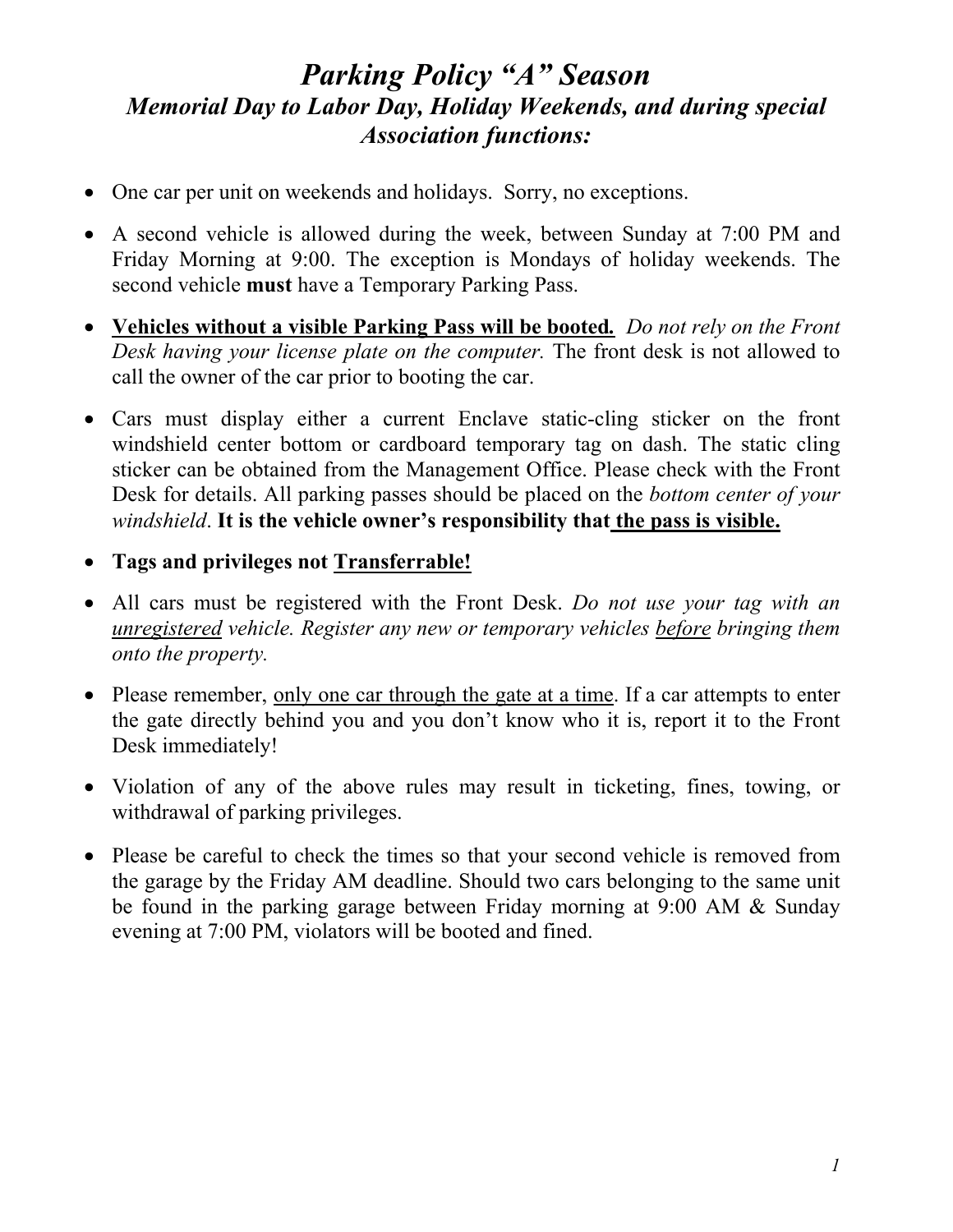## *Parking Policy "B" Season Labor Day thru Memorial Day Except Holiday weekends & during special association functions.*

- Two cars per unit with proper identification current parking permits.
- All cars must display either a current Enclave static cling sticker on windshield installed at the center bottom or a cardboard temporary tag on the dash. If a temporary tag is used, it must be periodically updated with a new tag and expiration date. Please check with Front Desk for details.
- *All cars must be registered with the Front Desk. Do not use your sticker with an unregistered vehicle. Register any new or temporary vehicles before bringing them onto the property.*